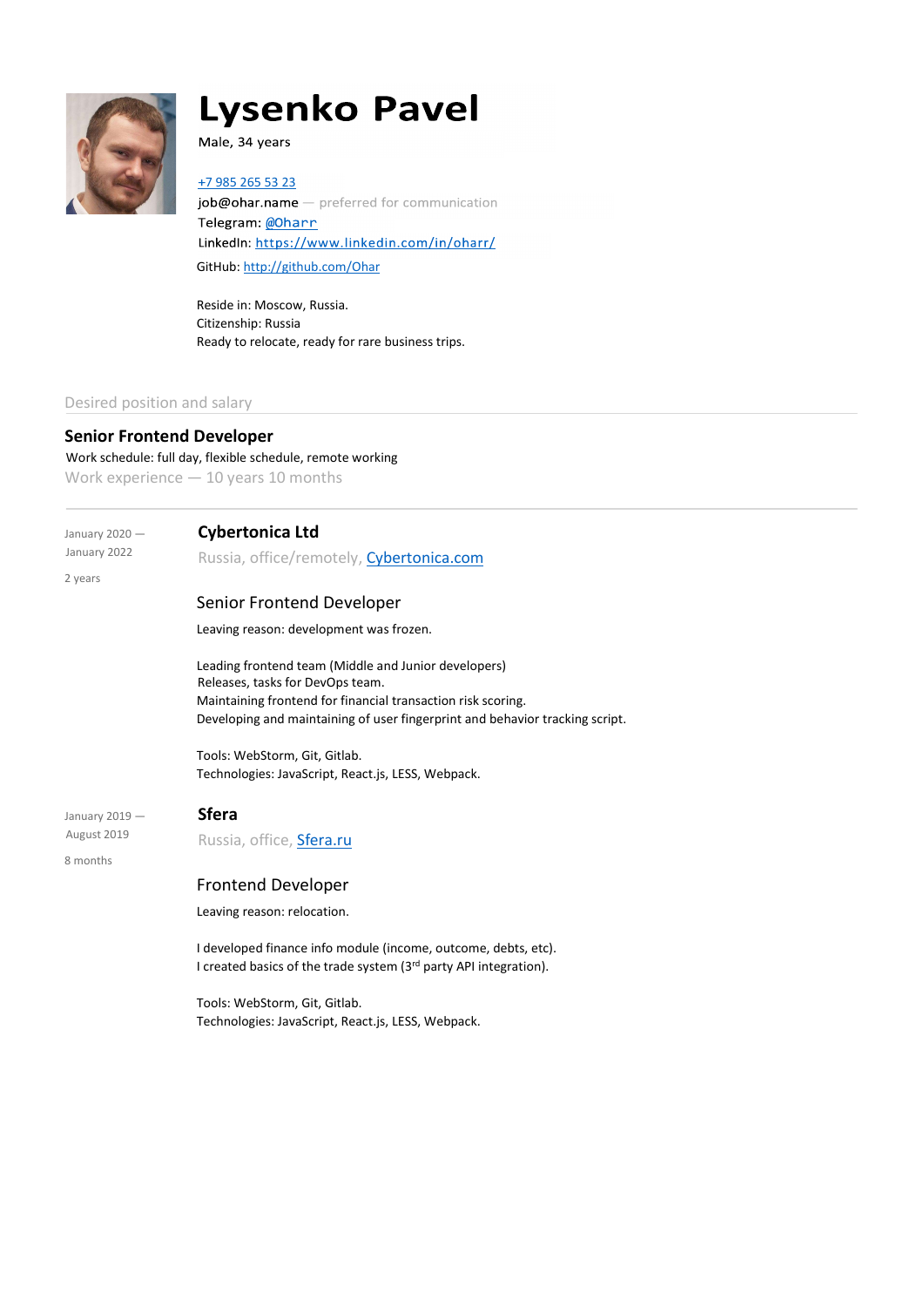| June 2018 -                     | <b>Skillmill</b>                                                                                                                                                                                                                                                                                                                                                                                          |
|---------------------------------|-----------------------------------------------------------------------------------------------------------------------------------------------------------------------------------------------------------------------------------------------------------------------------------------------------------------------------------------------------------------------------------------------------------|
| October 2018                    | Austria, remotely, skillmill.io (not public yet)                                                                                                                                                                                                                                                                                                                                                          |
| 5 months                        |                                                                                                                                                                                                                                                                                                                                                                                                           |
|                                 | <b>Frontend Developer</b>                                                                                                                                                                                                                                                                                                                                                                                 |
|                                 | Leaving reason: development was frozen.                                                                                                                                                                                                                                                                                                                                                                   |
|                                 | I developed internal chat system (Websockets) with file sending and user's profile page.<br>I automatized release and deploy processes with shell scripts.                                                                                                                                                                                                                                                |
|                                 | Tools: WebStorm, Git, Github.<br>Technologies: JavaScript, Vue.js, LESS, HTML, Webpack, Bash.                                                                                                                                                                                                                                                                                                             |
| Novermber $2017 -$              | <b>Carrus Mobile</b>                                                                                                                                                                                                                                                                                                                                                                                      |
| May 2018<br>6 months            | USA, remotely, breakerlog.com (closed)                                                                                                                                                                                                                                                                                                                                                                    |
|                                 | <b>Frontend Developer</b>                                                                                                                                                                                                                                                                                                                                                                                 |
|                                 | Leaving reason: company was closed :- (<br>I created management panel (React.js). All frontend stuff was on my responsibility.<br>I planned site architecture and create pages, automatized release and deploy processes with shell scripts and<br>configured Nginx server for frontend part.<br>I split site for independent bundles and configured different Webpack builds for different environments. |
|                                 | Tools: WebStorm, Git, Github.<br>Technologies: JavaScript, SCSS, HTML, React.js, Redux, Webpack, Bash, Lodash.                                                                                                                                                                                                                                                                                            |
| January 2017 -                  | YouDo                                                                                                                                                                                                                                                                                                                                                                                                     |
| September 2017                  | Russia, office, youdo.com                                                                                                                                                                                                                                                                                                                                                                                 |
| 9 months                        |                                                                                                                                                                                                                                                                                                                                                                                                           |
|                                 | Programmer                                                                                                                                                                                                                                                                                                                                                                                                |
|                                 | Leaving reason: relocation<br>Maintaining YouDo.com frontend.<br>Migration to ES2015 (Babel). React<br>(Redux) integration.                                                                                                                                                                                                                                                                               |
|                                 | Tools: WebStorm, Git, YouTrack.<br>Technologies: JavaScript, LESS, HTML, Angular.js, React.js, Lodash, Jest, Backbone.                                                                                                                                                                                                                                                                                    |
| July 2015 -                     | <b>KamaGames Studio</b>                                                                                                                                                                                                                                                                                                                                                                                   |
| January 2017<br>1 year 7 months | Moscow, office, kamagames.com                                                                                                                                                                                                                                                                                                                                                                             |
|                                 | Senior Frontend Developer                                                                                                                                                                                                                                                                                                                                                                                 |
|                                 | I had full responsibility for internal report and data visualization service.<br>I gathered requirements from internal consumers, develop frontend (Angular 1), backend (Node.js), integrate<br>third party services.<br>I coordinated data gathering from all company departments.<br>I interviewed the frontend developers and fullstack developers.                                                    |
|                                 | Developed service features, fix bugs, create UI.<br>Developed API on Node.js.<br>Unit tests (Mocha + Chai). Added<br>OAuth with LDAP.                                                                                                                                                                                                                                                                     |
|                                 | Maintaining of internal React.js project: creating new components, bugfixing (a lot).                                                                                                                                                                                                                                                                                                                     |

Tools: WebStorm, Git, Redmine, Postman. Technologies: JavaScript, SCSS, HTML, Angular.js, React.js, Lodash, Node.js, Mocha, Chai, Websockets, a little MySQL and Redis.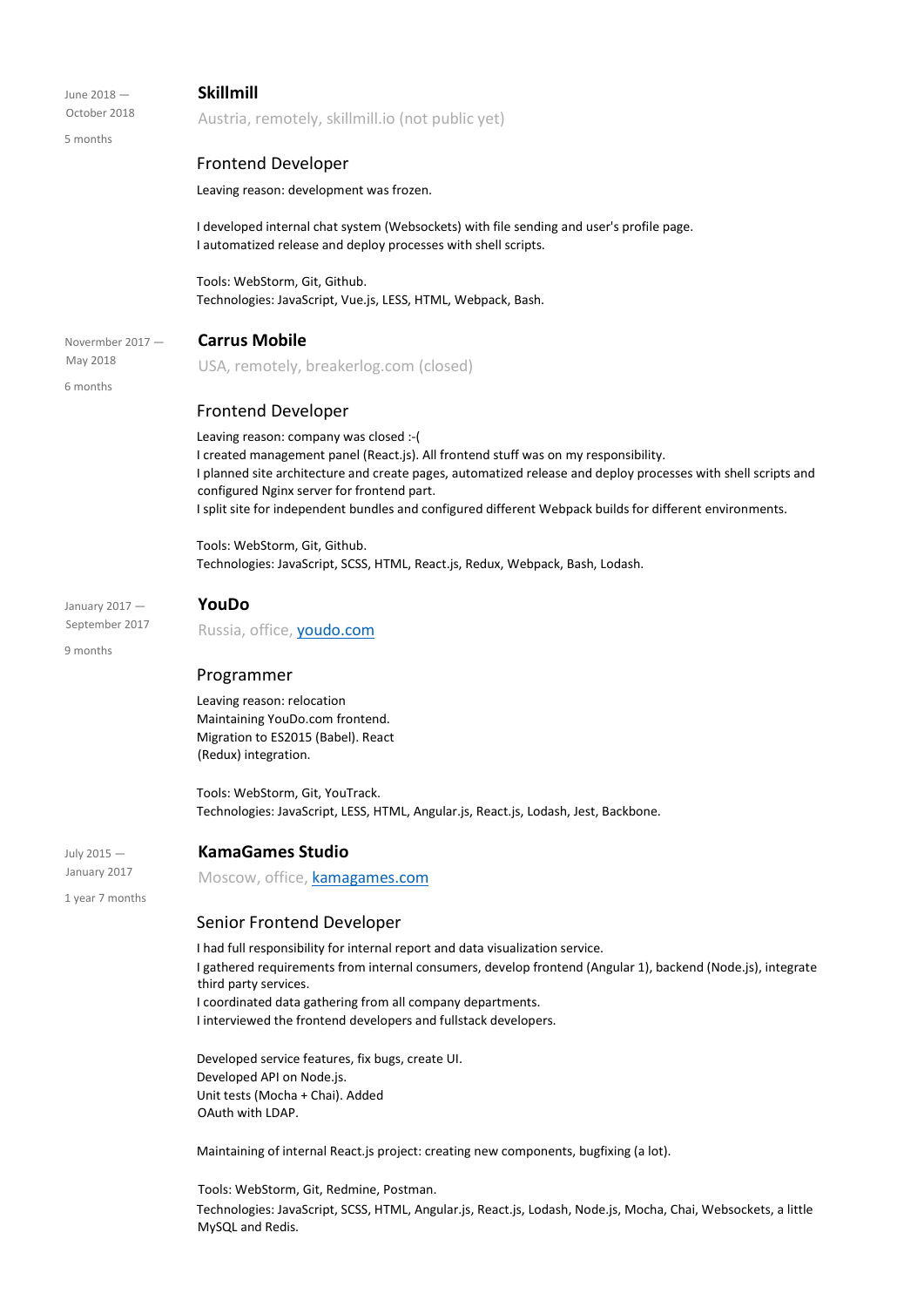| December 2014 -<br><b>July 2015</b><br>8 months | Localway<br>Moscow, office, localway.ru<br>Frontend developer                                                                                                                 |
|-------------------------------------------------|-------------------------------------------------------------------------------------------------------------------------------------------------------------------------------|
|                                                 | Maintaining and supporting localway.ru with Angular.js: bugfixing, layouts, developing new pages, modules,<br>directives for main site, also for mobile site and admin panel. |
|                                                 | Tools: WebStorm, Git, JIRA, Slack, Kato.<br>Technologies: JavaScript, jQuery, CSS, HTML, Angular.js, Underscore.js, a little bit Python.                                      |
| June 2014 -<br>November 2014                    | Workle                                                                                                                                                                        |
| 6 months                                        |                                                                                                                                                                               |
|                                                 | Moscow, office, workle.ru<br>Frontend developer                                                                                                                               |
|                                                 | Features, bugfixing, layouts, again bugfixing. Change some pages, e. g. special offer page and tours search.<br>Maintain some admin panel pages.                              |
|                                                 | Tools: Git, JIRA, Visual Studio.                                                                                                                                              |
|                                                 | Technologies: JavaScript, jQuery, CSS, 63M, a little bit Backbone.js & Require.js.                                                                                            |
| November 2013-<br>May 2014                      | <b>NullPointer</b>                                                                                                                                                            |
| 7 months                                        | Moscow, office, null-pointer.ru                                                                                                                                               |
|                                                 | JavaScript developer                                                                                                                                                          |
|                                                 | Modules for AngularJS: DB search, sorting, pseudopage pagination.                                                                                                             |
|                                                 | Tools: Git, Ubuntu, Netbeans.                                                                                                                                                 |
|                                                 | Technologies: JavaScript, CSS, HTML, Angular.js, Require.js, Underscore.js.                                                                                                   |
| July 2012 -                                     |                                                                                                                                                                               |
| November 2013                                   | <b>Oversun</b>                                                                                                                                                                |
| 1 year 5 months                                 | Moscow, office, oversun.ru                                                                                                                                                    |
|                                                 | UI developer                                                                                                                                                                  |
|                                                 | Develop company own service panel UI. Improve UX and UI for company sites and projects. Develop some<br>child projects's sites.                                               |
|                                                 | Tools: Notepad++, Visual Studio.                                                                                                                                              |
|                                                 | Technologies: CSS, HTML, JavaScript, jQuery, Razor.                                                                                                                           |
| April 2012 -                                    |                                                                                                                                                                               |
| <b>July 2012</b><br>4 months                    | <b>Oversun</b>                                                                                                                                                                |
|                                                 | Moscow, office, oversun.ru                                                                                                                                                    |
|                                                 | Web coder                                                                                                                                                                     |
|                                                 | Maintain new company site (a present one). Layouts, templates, scripting. Polish some<br>third-party libs for project needs.                                                  |
|                                                 | Tools: Notepad++.                                                                                                                                                             |

Technologies: CSS, HTML, JavaScript, jQuery.